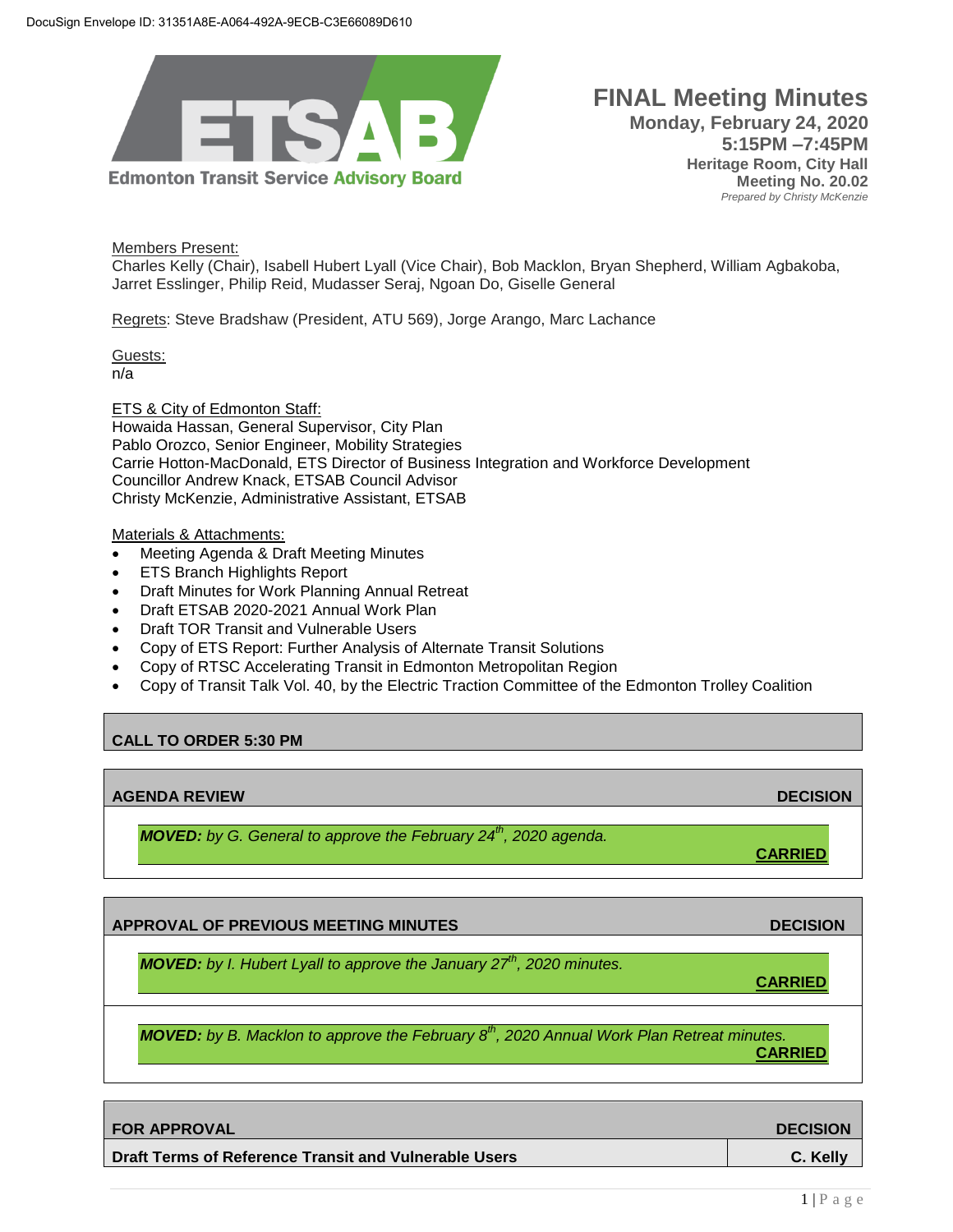- Charlie presented the draft TOR on Transit and Vulnerable Users for review and feedback. Jarret requested consideration for the sub-committee to connect with Indigenous Relations groups as a stakeholder in the topic, such as the City of Edmonton's Indigenous Relations group, and the Bent Arrow Traditional Healing Society.
- Carrie requested to be invited to attend a sub-committee meeting to provide members with ETS' 2- 3 year plan related to the TOR.
- The proposed dates for upcoming meetings are set for Thursdays: March 19, April 16, and May 14.

*MOVED: by B. Shepherd to approve the Draft Terms of Reference Transit and Vulnerable Users.* **CARRIED**

#### **Draft Annual Work Plan for 2020-2021 Board Term C. Kelly**

- The Draft Annual Work Plan for 2020-2021 was reviewed and discussed, with changes requested:
	- Remove Line 3, as the table added at the end of the Plan document replaces it.
	- Remove deliverables from the Transit Innovation standing committee, it is not applicable.

*MOVED: by I. Hubert Lyall to approve the Draft Annual Work Plan for the 2020-2021 Board Term, with the following changes: remove line 3, and remove deliverables from Transit Innovation section.* **CARRIED**

| <b>PRESENTATIONS</b> | <b>INFORMATION</b>      |
|----------------------|-------------------------|
| The City Plan        | H. Hassan and P. Orozco |

- An overview of The City Plan, a refresh on the structure, current status, and next steps were presented by Howaida and Pablo. The fifth and final report to Urban Planning Committee on March 16, 2020 in preparation for the Public Hearing on May 27, 2020.
- The City Plan is about planning for Edmonton as we grow to a city of two million people. Many longterm plans plan based on time-horizons, but this plan is using a population horizon, which makes the plan more resilient to change. The City Plan is part of a broader strategic planning approach and linked to Council's strategic plan. The corporate business plan, budget and enterprise management will all play a role in implementing the plan.
- In addition to council's four goals, there are six guiding values of the plan which set up the structure for the plan. The Plan represents two main ideas: Essential City, and Future City. It was clear that as the City grows, there are some things that Edmontonians want to stay the same about Edmonton. This is the "Essential City" component of the plan. There are also lots of ideas from citizens about how to make Edmonton a better place as the City grows. This is captured by the "Future City" component of the plan. The Future City is represented by the following 5 concepts, which we call "Big City Moves":
	- Greener as we Grow is about increasing our environmental sustainability and preservation as we grow
	- Rebuild-able City is about recognizing that city building is a constant process that is never "done", and that we need to be smart about repurposing what we have as we grow
	- Community of Communities is about enabling Edmontonians to get around easily, and accessing their daily needs within their district by foot or rolling, biking and transit
	- Inclusive and compassionate recognizes that there is some work we need to do to be inclusive of the people who have lived here for generations, and also to welcome the next million people to our city
	- Catalyze and converge is about working together to ensure a bright future through innovation, attracting talent and investment.
- The City Plan has 260 policies available at [edmonton.ca/thecityplan.](https://www.edmonton.ca/city_government/city_vision_and_strategic_plan/city-plan.aspx?utm_source=virtualaddress&utm_campaign=TheCityPlan) The City Plan will replace The Ways documents, including the [Municipal Development Plan](https://www.edmonton.ca/city_government/urban_planning_and_design/municipal-development-plan-mdp.aspx) and [Transportation Master Plan.](https://www.edmonton.ca/city_government/city_vision_and_strategic_plan/the-way-we-move.aspx) Pablo highlighted a few of the transit related policies:
	- 4.0 ACCESS is about accessing public space, living close to daily needs, and providing a variety of transportation options (other than cars). There is a focus on improving public transit and active transportation which comes with many benefits, including health and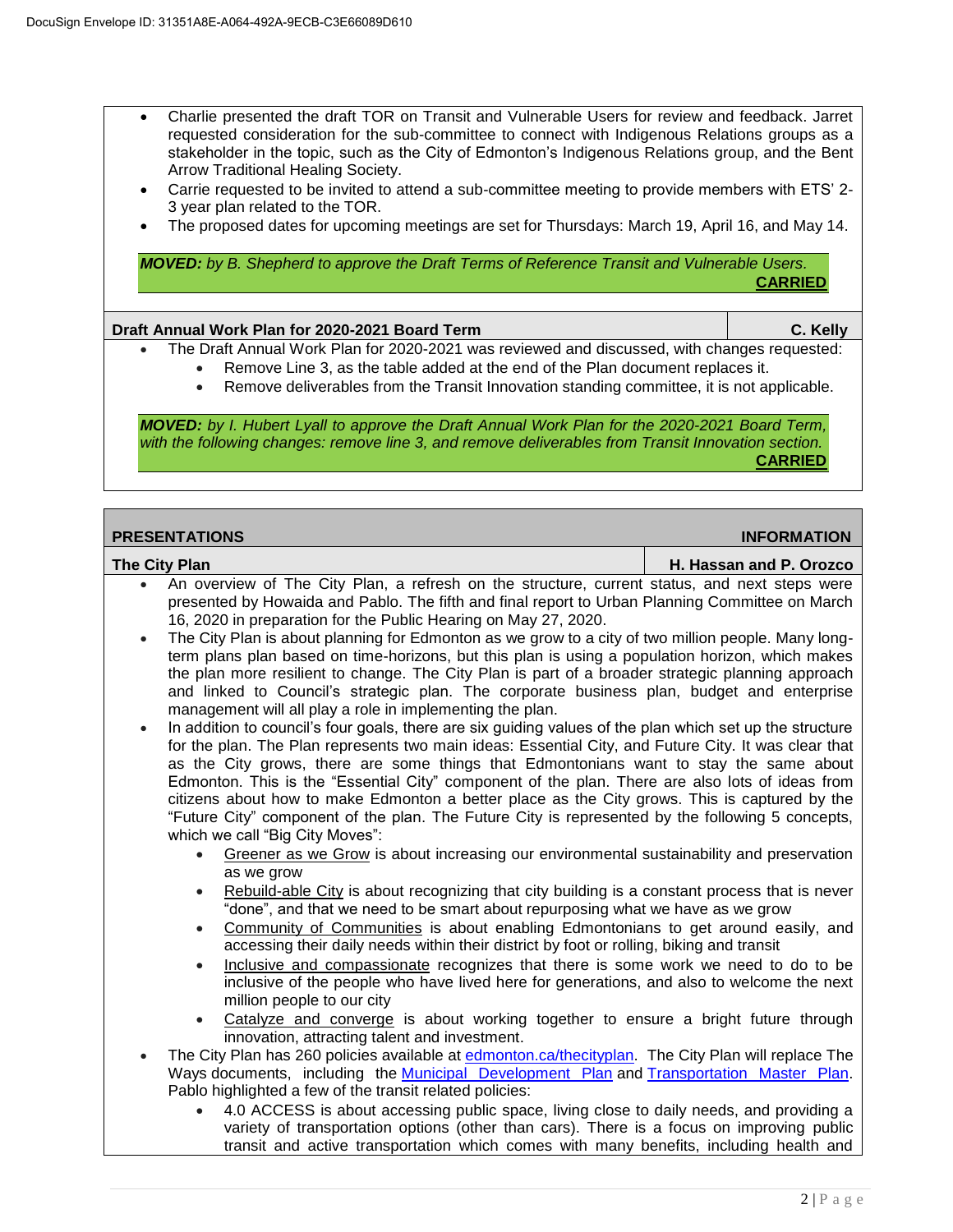reducing GHG emissions.

- 4.1 contains policies which strive to support inclusive transportation options for Edmontonians of all ages, abilities and incomes by creating good quality design transit facilities, incorporating new technology into our mobility network, responding to gaps and creating connectivity. The goal is to create mobility networks that ensure that mobility is not a barrier for any Edmontonians, and seek to ensure the safety of all users of City infrastructure, including safety for pedestrians, cyclists, and transit users, and the equitable access of affordable services and amenities to all Edmontonians.
- 4.2 highlights the importance of tying land use with transportation and using the mobility system as both a way to support urban intensification but also create seamless travel, where Edmontonians can conveniently fulfill their daily needs. These policies seek to focus on public transit (specifically mass transit) and active modes.
- In 4.3 the aim is to ensure that the mobility system enables the efficient movement of people and goods within Edmonton and the region. Promoting regional connectivity and shared prosperity through coordination, communication and advocacy is stressed, with a focus on public transit as a key to accomplishing these intentions. In particular, mass transit is called out as a way to connect people to destinations. A map that visually depicts the City Plan Mass Transit Network was presented. The City Plan is proposing two families of routes as part of the mass transit network: City wide routes which build on the current LRT network and provide more reliable cross town travel (including a connection to the Airport). There are also District routes which provide frequent and rapid access within and between different districts of the City. Additionally mobility hubs are identified in strategically located areas of the City which will provide the ability for Edmontonians to better interact with the transit system and surrounding land uses.
- An overview of the recent [Mass Transit Study](https://www.edmonton.ca/city_government/documents/PDF/CityPlan_Edmonton_Mass_Transit_Strategy.pdf) was presented, highlighting Importance of separated Right of Way, dedicated lanes and transit priority measures, frequency and providing crosstown and regional travel, as well as North - South Connection (exclusive river crossing downtown), East - West Connection (direct connection between West Edmonton and University/Whyte Ave) Airport Connection (relief for Capital Line). The full list of recommendations, along with the technical analysis can be found on the website.
- 1.0 BELONG addresses the overall policies around opportunity, equality, and personal safety of Edmontonians. This chapter also touches on providing equitable access to services, spaces and places. Directions related to transit are "Prioritize transportation investments and operations for people experiencing vulnerability" and "Design and deliver mass transit and active transportation network infrastructure to enable energy efficient mobility".
- 2.0 LIVE encompasses safety, living locally with access to affordable housing, and leading sustainable community design. Of particular note are directions related to the expansion of mass transit to support new development patterns (in particular nodes and corridors) and densify and provide better transit access to work and school destinations.
- 3.0 THRIVE is about celebrating Edmonton's diverse culture, supporting local businesses, and attracting talent and investment all in the hopes of creating a vibrant economy for the city. There are some references in this chapter to integrating businesses at transit facilities in order to facilitate a more seamless interaction in these areas.
- The PRESERVE chapter (5.0) focuses on preserving and enhancing what makes Edmonton "Edmonton", and is about preserving what we have (i.e. river valley area), expanding the green and blue network, and climate adaptation and resilience.
- 6.0 CREATE is all about encouraging co-creation, understanding that arts, culture, and design space needed to flourish in our city, and what Edmonton needs to foster innovation and diversify to create place that attracts people for years to come.
- In addition to policy statements, The City Plan describes how Edmonton's land use and transportation system will serve 2 million people in the future. The City Plan outlines several important land use concepts, including:
	- Holding our boundary during growth to two million (not annexing any more land)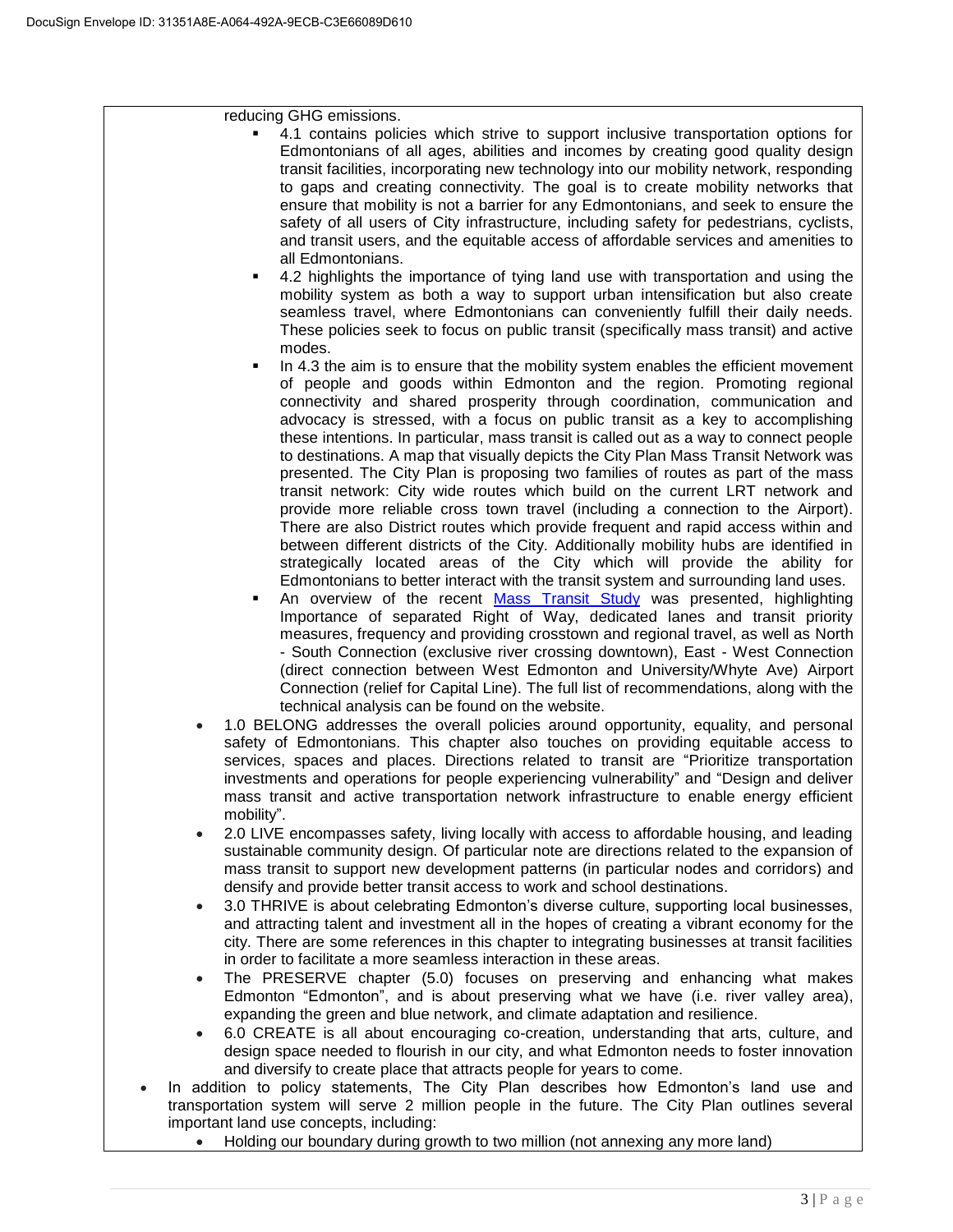- Developing a strong City Center
- Developing a system of mixed-use nodes and corridors to serve a system of districts across the City. In nodes and along corridors is where services and housing density will be concentrated, served by a City-wide network of mass transit.
- Contact information for feedback was provided: [thecityplan@edmonton.ca](mailto:thecityplan@edmonton.ca)
- Question and Answer Period followed:
	- Mass Transit Plan effect on private vehicles/roadway network performance was discussed. There would be areas of increased congestion in core areas and expectation is aligned with growth, and making efficient use of right of ways at peak hours, potentially repurposing lanes away from auto travel to public transportation to make transit more attractive.
	- Discussion around how the City Plan work is aligned with the Bus Network Redesign project, as well as the use of the Travel Behaviour Model, which is calibrated to the patterns in the household travel survey results, and then considers factors related to time and cost and is able to project forward forecasted travel behaviours.

| <b>NEW BUSINESS</b>                             | <b>INFORMATION</b>           |
|-------------------------------------------------|------------------------------|
| <b>ETS Route Brochure Format Survey Debrief</b> | C. Kelly and I. Hubert Lyall |

- Two members of the Board attended the event in the lobby of Edmonton Tower on January 30. They noted that seniors were arriving to pick up their annual passes on this day, and were also the most likely to use the printed route brochures, so it was a good choice of location and timing for the survey.
- The survey contained scenario-based trip planning exercises while referencing the brochures with the new format. It was noted that the riders are required to do more math to figure out timings, because there are not enough intermediate stops with times on them. An increase in the font size would be helpful for seniors who are not able to utilize electronic trip planning tools.

**SUB-COMMITTEE UPDATES INFORMATION** 

| <b>Transit Innovation</b>                                                                                                                                                                                                                                                                                                                                                                                                                                                                                                   | J. Esslinger               |  |
|-----------------------------------------------------------------------------------------------------------------------------------------------------------------------------------------------------------------------------------------------------------------------------------------------------------------------------------------------------------------------------------------------------------------------------------------------------------------------------------------------------------------------------|----------------------------|--|
| Jarret confirmed that the Transit Innovation meetings are no longer required to be included in the<br>$\bullet$<br>agenda for General Meetings going forward. The purpose of the meetings is team building and<br>informal discussions, as confirmed at the Annual Work Planning Retreat on February 8th.                                                                                                                                                                                                                   |                            |  |
| <b>ETS' Safety and Security</b>                                                                                                                                                                                                                                                                                                                                                                                                                                                                                             | P. Reid                    |  |
| A meeting invite will be sent out this week, and a regular meeting schedule will be one of the items<br>$\bullet$<br>on the agenda.                                                                                                                                                                                                                                                                                                                                                                                         |                            |  |
| <b>Standing Item Updates</b>                                                                                                                                                                                                                                                                                                                                                                                                                                                                                                | I. Hubert Lyall            |  |
| Isabell provided an update on the status of the quick response item, response from ETSAB to ETS'<br>$\bullet$<br>upcoming report CR_7813 Transit Fare Fines. The date was postponed from March 18 <sup>th</sup> to May 6 <sup>th</sup><br>which allows for more time to prepare the response. Carrie provided an update on some findings<br>related to preparing the report. The fines are paid as provincial government violations and a portion<br>of the fines collected are transferred to the City as general revenue. |                            |  |
|                                                                                                                                                                                                                                                                                                                                                                                                                                                                                                                             |                            |  |
| <b>INFORMATION SECTION</b><br><b>INFORMATION</b>                                                                                                                                                                                                                                                                                                                                                                                                                                                                            |                            |  |
| <b>ETS Branch Highlights Report</b>                                                                                                                                                                                                                                                                                                                                                                                                                                                                                         | <b>C. Hotton-MacDonald</b> |  |
| $\tau$ k a $\tau$ TTO Dagarak Hitaklisko ugu zatu za maga sata di Ogasia kitaklisko difensor zaok zazibat.                                                                                                                                                                                                                                                                                                                                                                                                                  |                            |  |

The ETS Branch Highlights report was presented. Carrie highlighted for members that:

- ETSAB will be invited to an upcoming media event and reception at Kathleen Andrews Transit Garage on March 12<sup>th</sup>, where ETS will announce next steps on the Transit Safety & Security improvement projects.
- CR 6778 report will be a report on the Precursor Service for Valley Line East (not an Update on BNR).
- Question and answer period followed, including a request for information about escalator performance data provided in the report as trending downward. Carrie confirmed she will follow up to request additional details to be provided by the Operations Maintenance team.